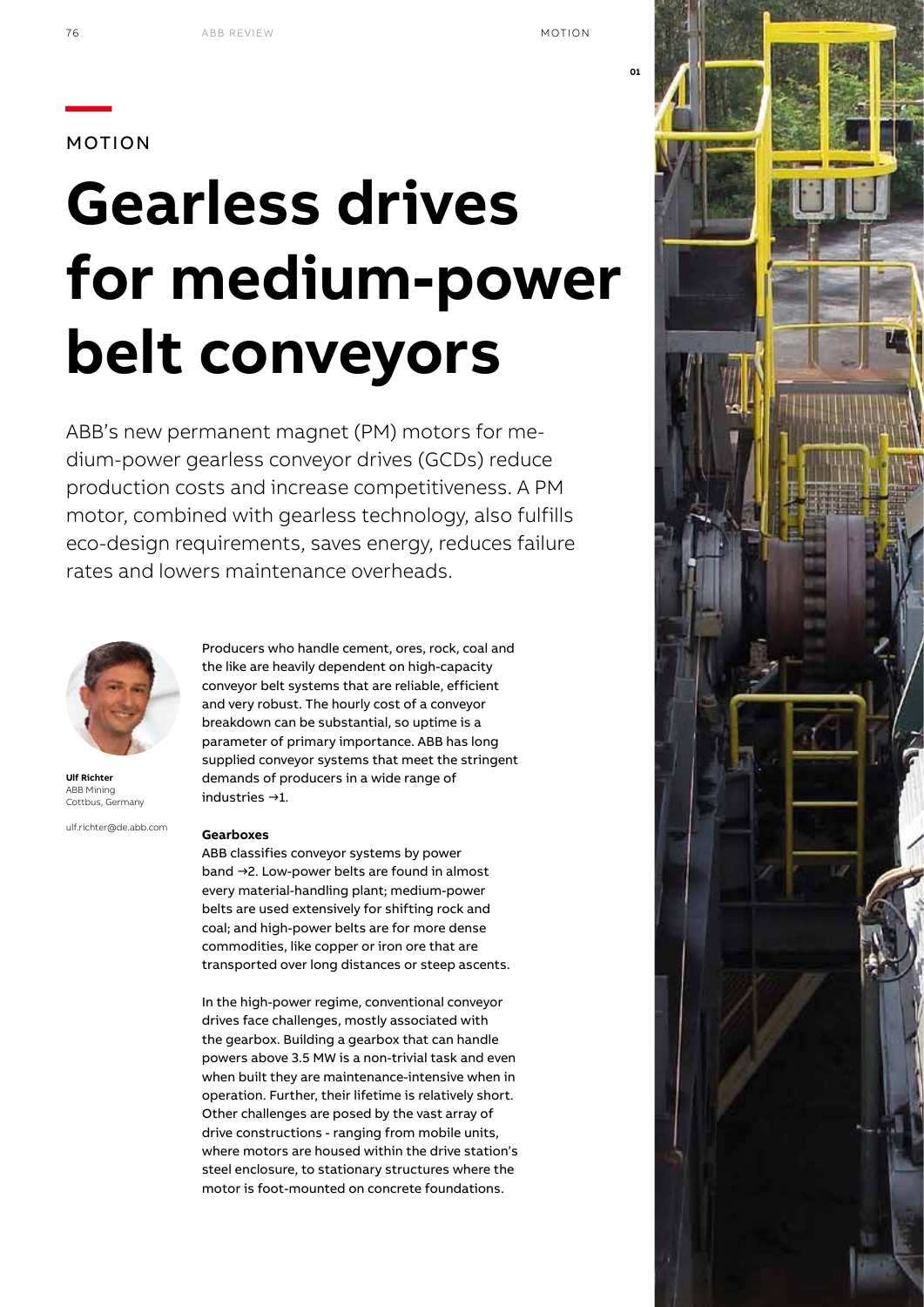

— 01 Typical conveyor drive with gearbox.

— 02 Conveyor classification according to installed power.

—

Such problems can be avoided by using a gearless drive. A GCD uses a large, low-speed synchronous electric motor mounted on a pulley shaft that is designed to handle the high torque produced by such motors. The motor is controlled by a variable-speed drive (VSD) to produce a shaft rotational speed of typically 50 to 70 rpm. There are usually several drive modules in a drive station and there can be multiple drive stations on the conveyor. The power of existing GCDs goes from around 2.5 to 7 MW, with a total connected power in the range of 5 to 20 MW.

A GCD is of simple construction and, because it has relatively few parts, it is long-lasting and maintenance-light.

A GCD is of simple construction and, because it has relatively few parts, it is long-lasting and maintenance-light. Indeed, drives delivered to the Prosper Haniel coal conveyor in Germany in 1985 are still running today. GCDs are also attractive from an energy-saving point of view: The gain of 2 to 3 percent they bring to the efficiency of high-power systems represents significant cumulative savings in electrical costs over the lifetime of the installation.

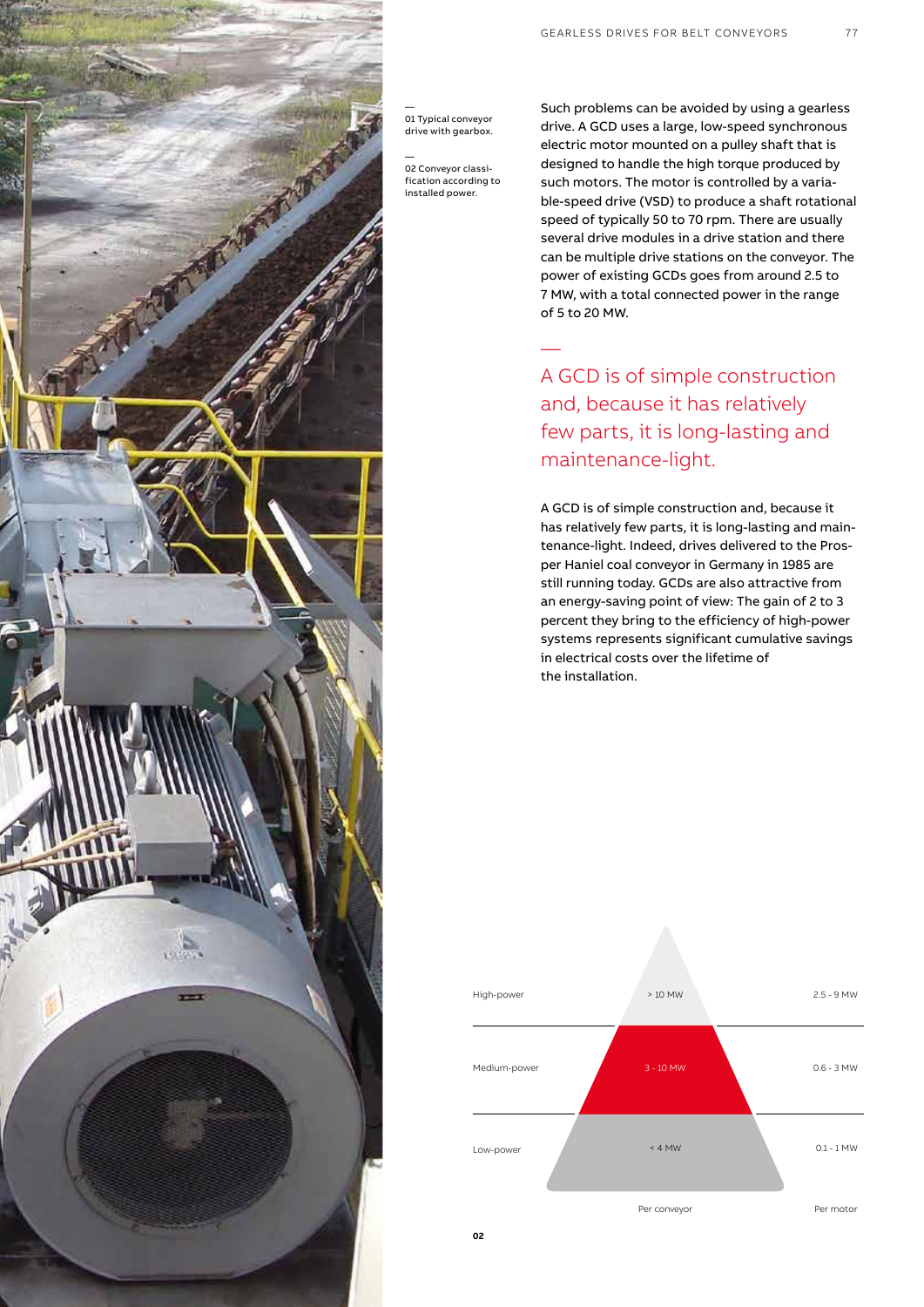—

However, a major disadvantage of current GCD technology is that its capital cost is high, which makes it competitive with conventional designs only in the higher power bracket and where a long operating life is foreseen. As well as cost considerations, if GCDs are to be commercially feasible in the medium-power segment, lower weight, more efficient cooling and a more compact size are required. In other words, a new approach is needed if customers with lower-power applications are to benefit from GCDs.

ABB has used its long experience to develop a series of lowvoltage PM motors specifically for ABB GCDs.

### **New GCDs using low- or medium-voltage permanent magnet motors**

Permanent magnet motors have been around for decades – in ship propulsion, pumps, fans, blowers, wind power generators, automotive, etc. Now ABB has used its long experience in this field to develop a series of low-voltage PM motors specifically for ABB GCDs.

With a power range of 1 to 3 MW, these new ABB GCDs are ideal for a large number of applications – both newbuild and retrofit – and their costs are comparable with equivalent conventional geared systems.

This pioneering GCD concept is lightweight, compact and can be air- or liquid-cooled →3. The motors can be foot-mounted or shaft-mounted, whereby the latter is quicker to install, easier to align and requires less concrete foundation work →4. The heavy-duty design is robust enough to deal with the shocks and vibrations associated with handling cement, rock, coal and other common mined materials. An IP66 rating means the PM GCD is completely protected from dust and water contamination. An added benefit is that the GCD has lower operational noise levels.

A PM GCD has significant operational advantages over geared equivalents:

- Fewer components, so it has a higher reliability (about 50 percent lower failure rate) and less maintenance is required
- Higher efficiency with lower energy consumption and lower noise emission
- Higher equipment utilization
- Operational cost savings (OPEX)
- Energy loss reduced by over 30 percent
- No monitoring and testing of gearboxes
- No oil (reduced fire risk)
- Extended life cycle (expected motor lifetime of 25 years is 10 years longer than with the gearbox-equipped equivalent)

|                         | Geared with frequency<br>converter (kW) | <b>Gearless with frequency</b><br>converter (kW) |
|-------------------------|-----------------------------------------|--------------------------------------------------|
| Pump/cooler             | 0.6                                     | 0.6                                              |
| Transformer             | 1.24                                    | 1.17                                             |
| Frequency converter     | 2.44                                    | 2.31                                             |
| Motor                   | 5.88                                    | 4.9                                              |
| Motor excitation        | Ω                                       | $\Omega$                                         |
| Gearbox                 | 7                                       | $\Omega$                                         |
| <b>Total losses</b>     | 17.16                                   | 8.98                                             |
| <b>Total efficiency</b> | 89.1%                                   | 93.90%                                           |
|                         |                                         |                                                  |

| Device                        | <b>Efficiency</b>                                                     |
|-------------------------------|-----------------------------------------------------------------------|
| Squirrel cage induction motor | 96.00%                                                                |
| Gearbox                       | 95.00%                                                                |
| Transformer                   | 99.20%                                                                |
| Converter                     | 98.40%                                                                |
| Permanent magnet motor        | 96.43% (can be de-<br>signed for higher effi-<br>ciency (~98% for PM) |

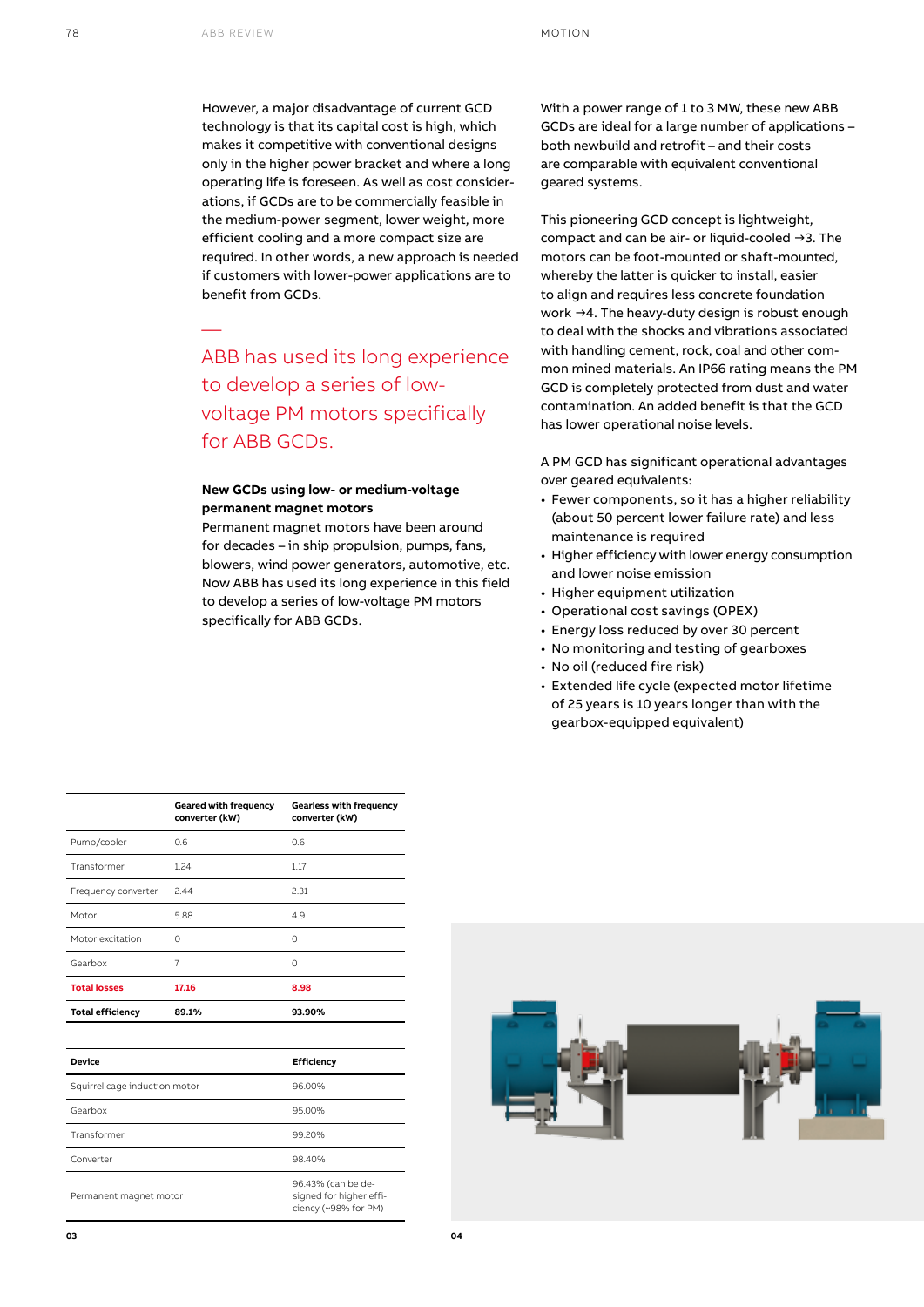— 03 200 kW direct-drive PM (SyncPM) and synchronous motor comparison at 70 percent loading (140 kW).

— 04 Foot-mounted (right) and shaft-mounted (left). The motor mounted to and suspended by the pulley shaft has favorable characteristics, such as quick installation or swap-out. However, the foot-mounted version is the easiest to design and dimension, especially as the motor weight has no influence on the dimensioning of the pulley shaft. The choice depends on customer preference.

— 05 Cumulative cost savings of GCD versus geared drives for a cement industry conveyor system. Conveyor length: 40km; 22 drives of 1,500 kW, 136 rpm; buffer capacity of three days.

— 06 The GCD package at the pilot project in the Jänschwalde mine.



Gearless drives are especially beneficial in installations where:

- The planned life cycle is longer than 10 years
- Gearboxes are a source of trouble
- High availability is required, or no redundant production lines exist
- Material buffers are small or non-existent
- Maintenance work is hard to perform (high altitude, high or low temperatures)
- Maintenance personnel is difficult or expensive to source
- Ambient conditions are harsh

### **PM GCD cost/benefit analysis a practical example**

The following example demonstrates how the new GCD can reduce operational costs for mining industry conveyor systems. It is based on the following conveyor system design:

- Conveyor line: four flights
- Drives: 12 in total
- Power: 1,000 kW
- Tonnage: 8,800 t/hr
- Energy cost: \$0.10/kWh
- Gearbox efficiency: 96 percent
- Annual operation time: 6,900 hours
- Stockpile capacity: three days

The results are presented in →5. which shows the cumulative cost savings (including investment) of a conveyor system equipped with the PM GCD compared to the same system with geared drives.

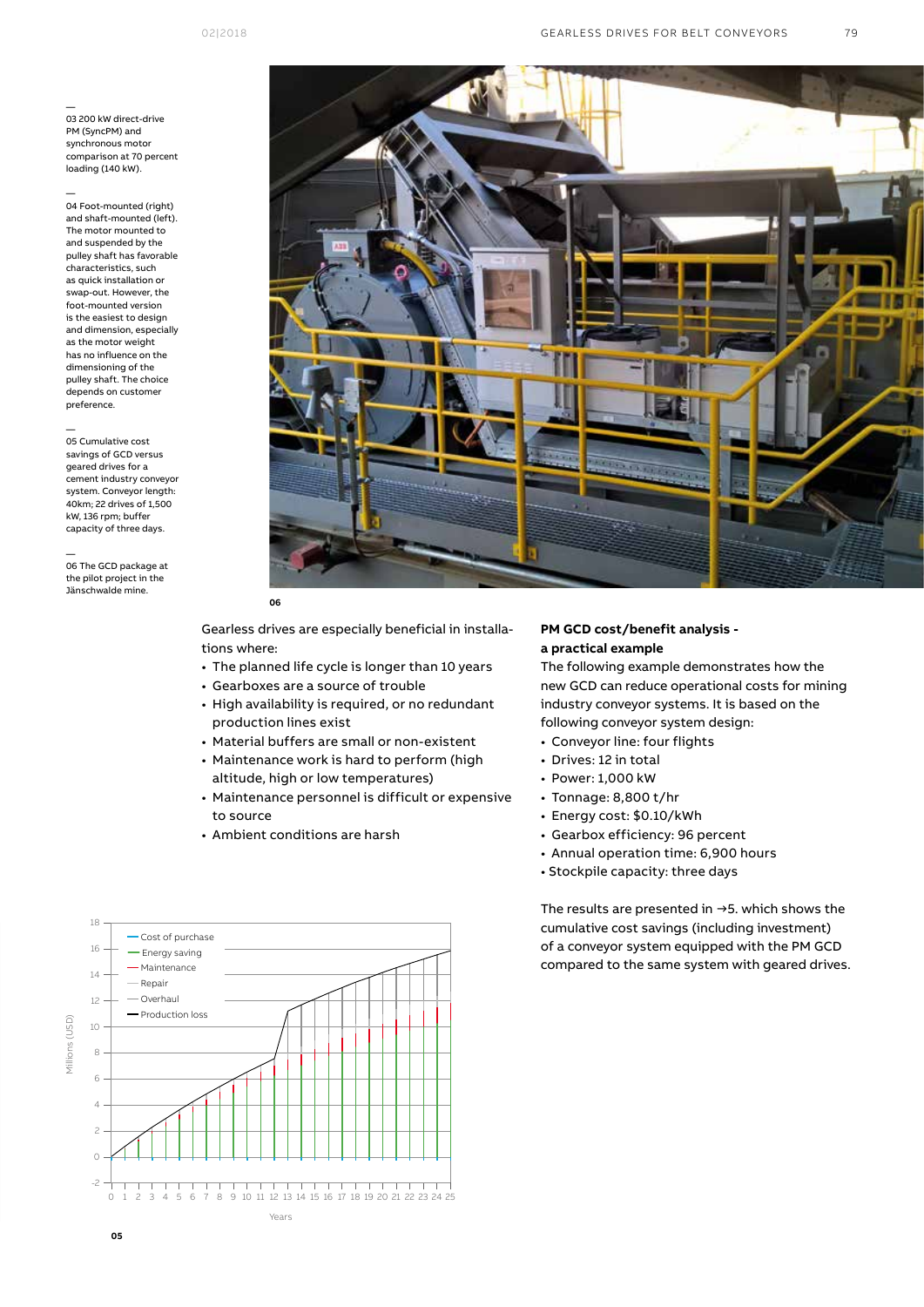

**07**

The major cost factors are energy (electricity), system maintenance, repair and loss of production. The four pillars show the saved cost for each time frame. It is obvious that savings in electricity and overhaul are most significant. After 15 years, a mine would have saved about \$12 million by using the GCD.

#### **Pilot project: retrofit of a 200 kW conveyor drive**

In July 2017, after one year of planning, ABB started a pilot project with the title "gearless conveyor drive with PM motor," with Lausitz Energie Bergbau AG (LEAG) in the Jänschwalde open-pit lignite mine close to Cottbus in Germany.

The new medium-power gearless PM drive runs in parallel to the existing geared drive on the 2.5 m wide discharge belt of a bucket chain excavator, located at the end of the discharge boom. The belt has a capacity of 15,400 tons/hour and moves sand - with inclusions of large rocks (ice-age foundlings) that give rise to mechanical shock and vibration. The ambient temperatures faced by the equipment are extreme: -25 to +40 °C.

The GCD package consists of a PM motor, frequency converter and a transformer →6-8. Both drives, geared and gearless, are connected to the same pulley shaft, which allows exact benchmarking.

# The GCD package consists of a PM motor, frequency converter and a transformer.

—

The two drives are sized according to LEAG specifications and allow 100 percent production with each drive independently. The time taken for dismantling, installing and commissioning was only two weeks.